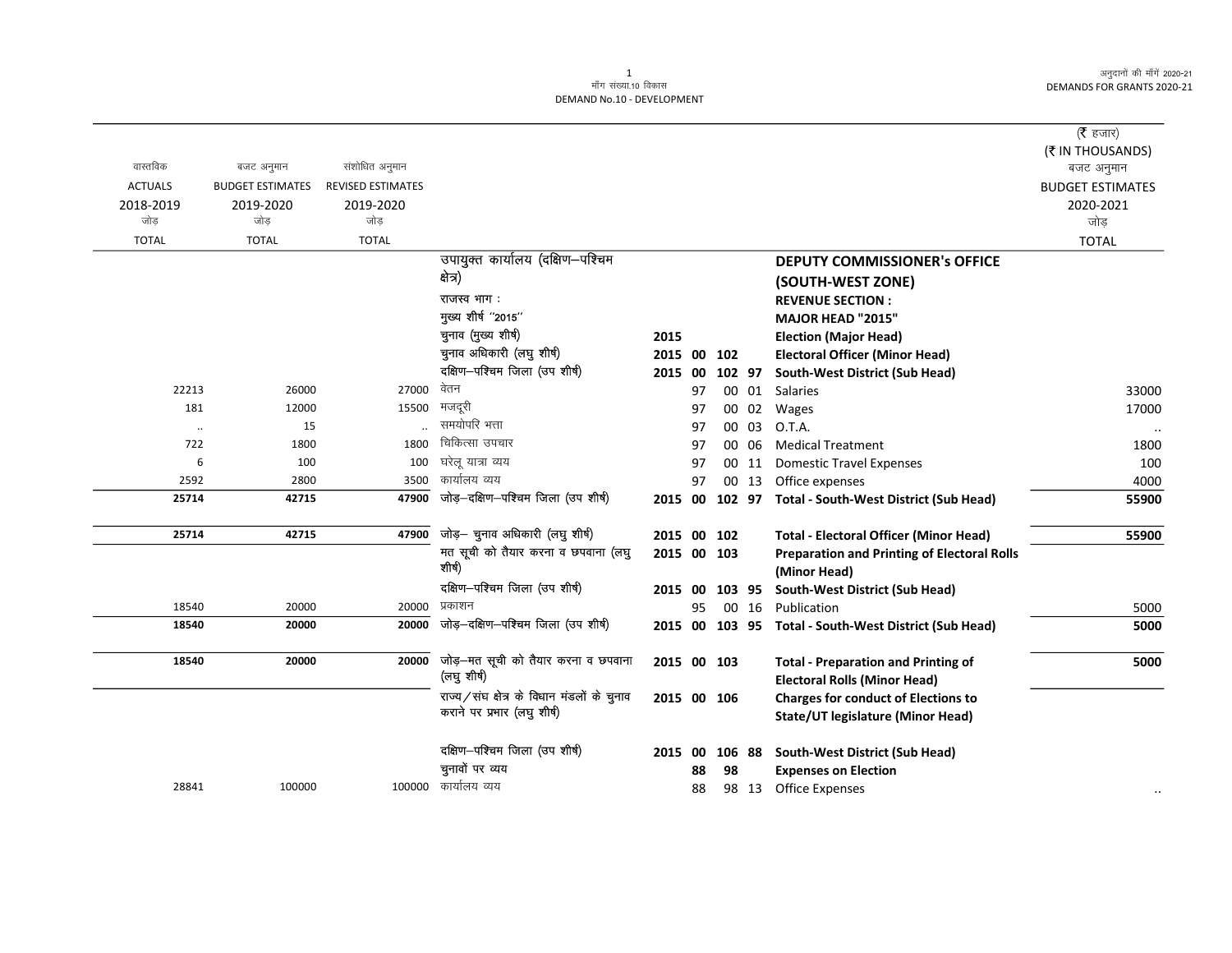|                      |                         |                          |                                                      |             |     |        |       |                                                           | ( $\bar{\tau}$ हजार)           |
|----------------------|-------------------------|--------------------------|------------------------------------------------------|-------------|-----|--------|-------|-----------------------------------------------------------|--------------------------------|
| वास्तविक             | बजट अनुमान              | संशोधित अनुमान           |                                                      |             |     |        |       |                                                           | (₹ IN THOUSANDS)<br>बजट अनुमान |
| <b>ACTUALS</b>       | <b>BUDGET ESTIMATES</b> | <b>REVISED ESTIMATES</b> |                                                      |             |     |        |       |                                                           | <b>BUDGET ESTIMATES</b>        |
| 2018-2019            | 2019-2020               | 2019-2020                |                                                      |             |     |        |       |                                                           | 2020-2021                      |
| जोड                  | जोड                     | जोड                      |                                                      |             |     |        |       |                                                           | जोड़                           |
| <b>TOTAL</b>         | <b>TOTAL</b>            | <b>TOTAL</b>             |                                                      |             |     |        |       |                                                           | <b>TOTAL</b>                   |
| 28841                | 100000                  | 100000                   | जोड़-दक्षिण-पश्चिम जिला (उप शीर्ष)                   |             |     |        |       | 2015 00 106 88 Total - South-West District (Sub Head)     | $\ddot{\phantom{0}}$           |
| 28841                | 100000                  | 100000                   | जोड़–राज्य/संघ क्षेत्र के विधान मंडलों के            | 2015 00 106 |     |        |       | <b>Total - Charges for conduct of Elections to</b>        |                                |
|                      |                         |                          | चुनाव कराने पर प्रभार (लघु शीर्ष)                    |             |     |        |       | State/UT legislature (Minor Head)                         |                                |
|                      |                         |                          | मतदाताओं को पहचान पत्र जारी करना<br>(लघु शीर्ष)      | 2015 00 108 |     |        |       | <b>Issue of Identity Cards to voters (Minor</b><br>Head)  |                                |
|                      |                         |                          | दक्षिण-पश्चिम जिला (उप शीर्ष)                        | 2015 00     |     | 108 94 |       | South-West District (Sub Head)                            |                                |
| $\ddot{\phantom{a}}$ | 3000                    | 3000                     | कार्यालय व्यय                                        |             | 94  |        | 00 13 | <b>Office Expenses</b>                                    | 3000                           |
| $\ddot{\phantom{0}}$ | 500                     | 500                      | अन्य प्रभार                                          |             | 94  |        | 00 50 | <b>Other Charges</b>                                      | 500                            |
| $\ddot{\phantom{a}}$ | 3500                    | 3500                     | जोड़-दक्षिण-पश्चिम जिला (उप शीर्ष)                   | 2015 00     |     | 108 94 |       | Total - South-West District (Sub Head)                    | 3500                           |
| $\ddot{\phantom{a}}$ | 3500                    | 3500                     | जोड़-मतदाताओं को पहचान पत्र जारी<br>करना (लघु शीर्ष) | 2015 00 108 |     |        |       | Total - Issue of Identity Cards to voters<br>(Minor Head) | 3500                           |
| 73095                | 166215                  | 171400                   | जोड़-मुख्य शीर्ष "2015"                              | 2015        |     |        |       | <b>TOTAL - MAJOR HEAD"2015"</b>                           | 64400                          |
|                      |                         |                          | मुख्य शीर्ष "2029"                                   |             |     |        |       | <b>MAJOR HEAD "2029"</b>                                  |                                |
|                      |                         |                          | भूमि राजस्व (मुख्य शीर्ष)                            | 2029        |     |        |       | Land Revenue (Major Head)                                 |                                |
|                      |                         |                          | भूमि अभिलेख (लघु शीर्ष)                              | 2029 00 103 |     |        |       | <b>Land Records (Minor Head)</b>                          |                                |
|                      |                         |                          | दक्षिण-पश्चिम क्षेत्र (उप शीर्ष)                     | 2029 00     |     | 103 94 |       | South West Zone (Sub Head)                                |                                |
| 9137                 | 13170                   | 13100                    | वेतन                                                 |             | 94  |        | 00 01 | <b>Salaries</b>                                           | 20000                          |
| 56                   | 100                     | 100                      | चिकित्सा उपचार                                       |             | 94  |        | 00 06 | <b>Medical Treatment</b>                                  | 300                            |
| 9193                 | 13270                   | 13200                    | जोड़-दक्षिण-पश्चिम क्षेत्र (उप शीर्ष)                | 2029 00     |     | 103 94 |       | Total - South West Zone (Sub Head)                        | 20300                          |
| 9193                 | 13270                   | 13200                    | जोड़–भूमि अभिलेख (लघु शीर्ष)                         | 2029 00 103 |     |        |       | <b>Total - Land Records (Minor Head)</b>                  | 20300                          |
|                      |                         |                          | सरकारी संपदा का प्रबंधन (लघु शीर्ष)                  | 2029 00 104 |     |        |       | <b>Management of Govt. Estate (Minor Head)</b>            |                                |
|                      |                         |                          | दक्षिण-पश्चिम क्षेत्र (उप शीर्ष)                     | 2029        | -00 | 104 96 |       | South West Zone (Sub Head)                                |                                |
| 1901                 | 5968                    | 5000 वेतन                |                                                      |             | 96  |        | 00 01 | <b>Salaries</b>                                           | 6000                           |
| 50                   | 100                     | 100                      | चिकित्सा उपचार                                       |             | 96  |        | 00 06 | <b>Medical Treatment</b>                                  | 300                            |
| 1951                 | 6068                    | 5100                     | जोड़-दक्षिण-पश्चिम क्षेत्र (उप शीर्ष)                | 2029        | 00  |        |       | 104 96 Total - South West Zone (Sub Head)                 | 6300                           |
| 1951                 | 6068                    | 5100                     | जोड़-सरकारी संपदा का प्रबंधन (लघु शीर्ष)             | 2029 00 104 |     |        |       | <b>Total - Management of Govt. Estate</b><br>(Minor Head) | 6300                           |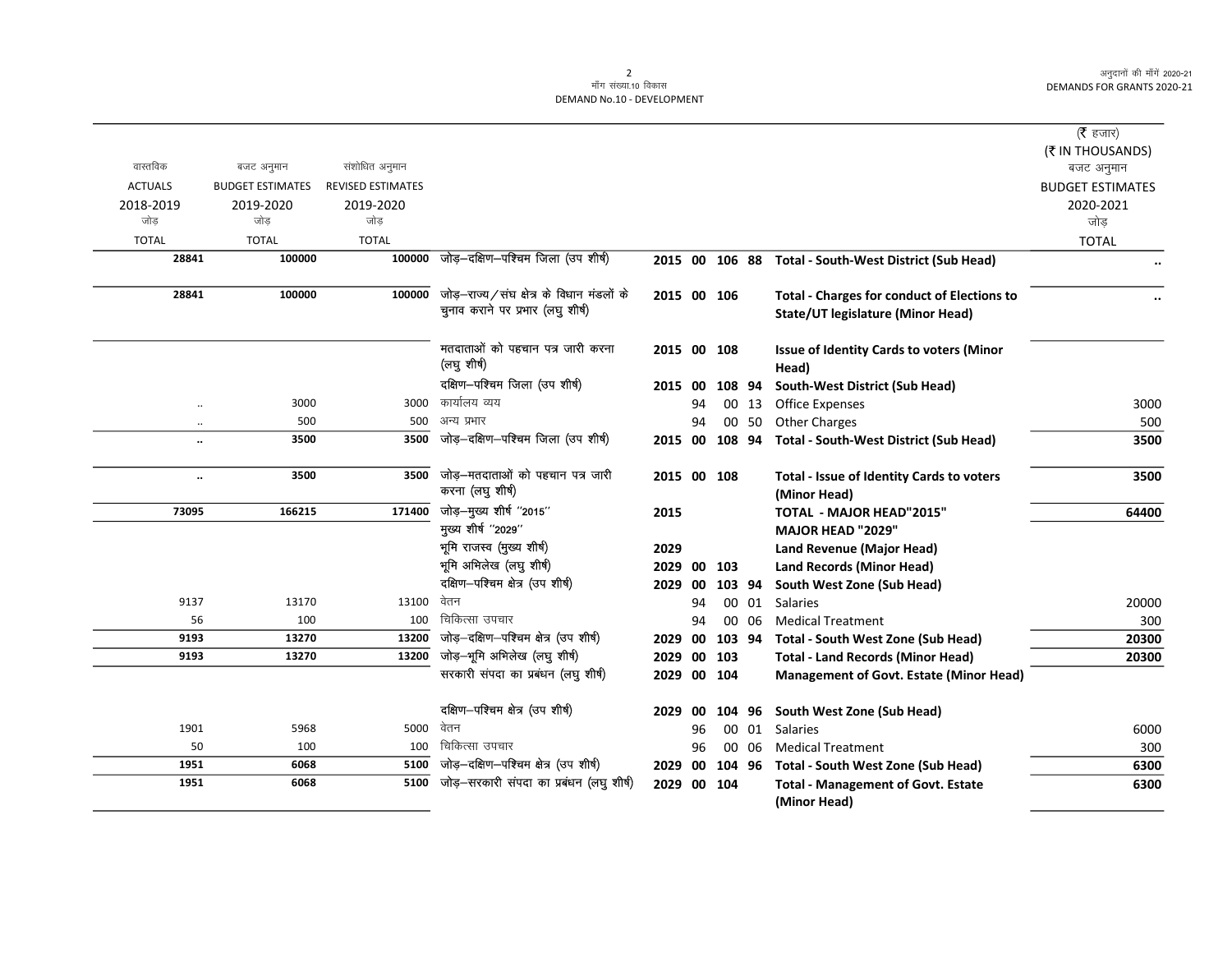|                |                         |                          |                                       |             |    |        |       |                                                   | ( <b>रै</b> हजार)       |
|----------------|-------------------------|--------------------------|---------------------------------------|-------------|----|--------|-------|---------------------------------------------------|-------------------------|
|                |                         |                          |                                       |             |    |        |       |                                                   | (₹ IN THOUSANDS)        |
| वास्तविक       | बजट अनुमान              | संशोधित अनुमान           |                                       |             |    |        |       |                                                   | बजट अनुमान              |
| <b>ACTUALS</b> | <b>BUDGET ESTIMATES</b> | <b>REVISED ESTIMATES</b> |                                       |             |    |        |       |                                                   | <b>BUDGET ESTIMATES</b> |
| 2018-2019      | 2019-2020               | 2019-2020                |                                       |             |    |        |       |                                                   | 2020-2021               |
| जोड            | जोड                     | जोड                      |                                       |             |    |        |       |                                                   | जोड                     |
| <b>TOTAL</b>   | <b>TOTAL</b>            | <b>TOTAL</b>             |                                       |             |    |        |       |                                                   | <b>TOTAL</b>            |
| 11144          | 19338                   | 18300                    | जोड़-मुख्य शीर्ष "2029"               | 2029        |    |        |       | TOTAL - MAJOR HEAD"2029"                          | 26600                   |
|                |                         |                          | मुख्य शीर्ष "2030"                    |             |    |        |       | <b>MAJOR HEAD "2030"</b>                          |                         |
|                |                         |                          | स्टाम्प और पंजीकरण (मुख्य शीर्ष)      | 2030        |    |        |       | <b>Stamps and Registration (Major Head)</b>       |                         |
|                |                         |                          | पंजीकरण (उप मुख्य शीर्ष)              | 2030 03     |    |        |       | <b>Registration (Sub Major Head)</b>              |                         |
|                |                         |                          | निर्देशन और प्रकाशन (लघु शीर्ष)       | 2030 03     |    | 001    |       | Direction & Admn. (Minor Head)                    |                         |
|                |                         |                          | दक्षिण-पश्चिम क्षेत्र (उप शीर्ष)      | 2030 03     |    | 001 98 |       | South West Zone (Sub Head)                        |                         |
| 6699           | 10762                   | 10000                    | वेतन                                  |             | 98 |        | 00 01 | Salaries                                          | 11000                   |
| 5              | 100                     | 100                      | चिकित्सा उपचार                        |             | 98 |        | 00 06 | <b>Medical Treatment</b>                          | 300                     |
| 6704           | 10862                   | 10100                    | जोड़-दक्षिण-पश्चिम क्षेत्र (उप शीर्ष) | 2030        | 03 | 001 98 |       | Total - South West Zone (Sub Head)                | 11300                   |
| 6704           | 10862                   | 10100                    | जोड़—निर्देशन और प्रकाशन (लघु शीर्ष)  | 2030 03 001 |    |        |       | <b>Total - Direction &amp; Admn. (Minor Head)</b> | 11300                   |
|                |                         |                          |                                       |             |    |        |       |                                                   |                         |
| 6704           | 10862                   | 10100                    | जोड़-पंजीकरण (उप मुख्य शीर्ष)         | 2030 03     |    |        |       | <b>Total - Registration (Sub Major Head)</b>      | 11300                   |
| 6704           | 10862                   | 10100                    | मुख्य शीर्ष "2030"                    | 2030        |    |        |       | TOTAL - MAJOR HEAD"2030"                          | 11300                   |
|                |                         |                          | मुख्य शीर्ष "2053"                    |             |    |        |       | <b>MAJOR HEAD "2053"</b>                          |                         |
|                |                         |                          | जिला प्रशासन (मुख्य शीर्ष)            | 2053        |    |        |       | <b>District Administration (Major Head)</b>       |                         |
|                |                         |                          | जिला स्थापना (लघु शीर्ष)              | 2053 00     |    | 093    |       | District Estt. (Minor Head)                       |                         |
|                |                         |                          | दक्षिण-पश्चिम क्षेत्र (उप शीर्ष)      | 2053 00     |    | 093 91 |       | South West Zone (Sub Head)                        |                         |
| 26836          | 38445                   | 35000                    | वेतन                                  |             | 91 |        | 00 01 | Salaries                                          | 44000                   |
| 19560          | 23000                   | 25000                    | मजदूरी                                |             | 91 |        | 00 02 | Wages                                             | 59000                   |
| $\cdot\cdot$   | 50                      |                          | समयोपरि भत्ता                         |             | 91 | 00     | 03    | O.T.A.                                            |                         |
| 2359           | 800                     | 2750                     | चिकित्सा उपचार                        |             | 91 | 00     | 06    | <b>Medical Treatment</b>                          | 2800                    |
| 113            | 200                     | 500                      | घरेलू यात्रा व्यय                     |             | 91 |        | 00 11 | <b>Domestic Travel Expenses</b>                   | 300                     |
| 22845          | 28571                   |                          | 28500 कार्यालय व्यय                   |             | 91 |        | 00 13 | <b>Office Expenses</b>                            | 24200                   |
|                |                         |                          | सूचना तकनीक                           |             | 91 | 99     |       | <b>Information Technology</b>                     |                         |
| 5580           | 6000                    | 2000                     | कार्यालय व्यय                         |             | 91 |        | 99 13 | <b>Office Expenses</b>                            | 2000                    |
| 77293          | 97066                   | 93750                    | जोड़-दक्षिण-पश्चिम क्षेत्र (उप शीर्ष) | 2053        | 00 | 093 91 |       | Total - South West Zone (Sub Head)                | 132300                  |
| 77293          | 97066                   | 93750                    | जोड़-जिला स्थापना (लघु शीर्ष)         | 2053 00 093 |    |        |       | <b>Total - District Estt. (Minor Head)</b>        | 132300                  |
|                |                         |                          | अन्य स्थापना (लघु शीर्ष)              | 2053 00 094 |    |        |       | <b>Other Estt. (Minor Head)</b>                   |                         |
|                |                         |                          | उप मण्डलीय स्थापना (उप शीर्ष)         | 2053 00     |    | 094 99 |       | <b>Sub-Divisional Estt. (Sub Head)</b>            |                         |
|                |                         |                          | दक्षिण-पश्चिम क्षेत्र                 |             | 99 | 95     |       | <b>South West Zone</b>                            |                         |
| 1718           | 3435                    | 3000                     | वेतन                                  |             | 99 |        | 95 01 | Salaries                                          | 3400                    |
|                |                         |                          |                                       |             |    |        |       |                                                   |                         |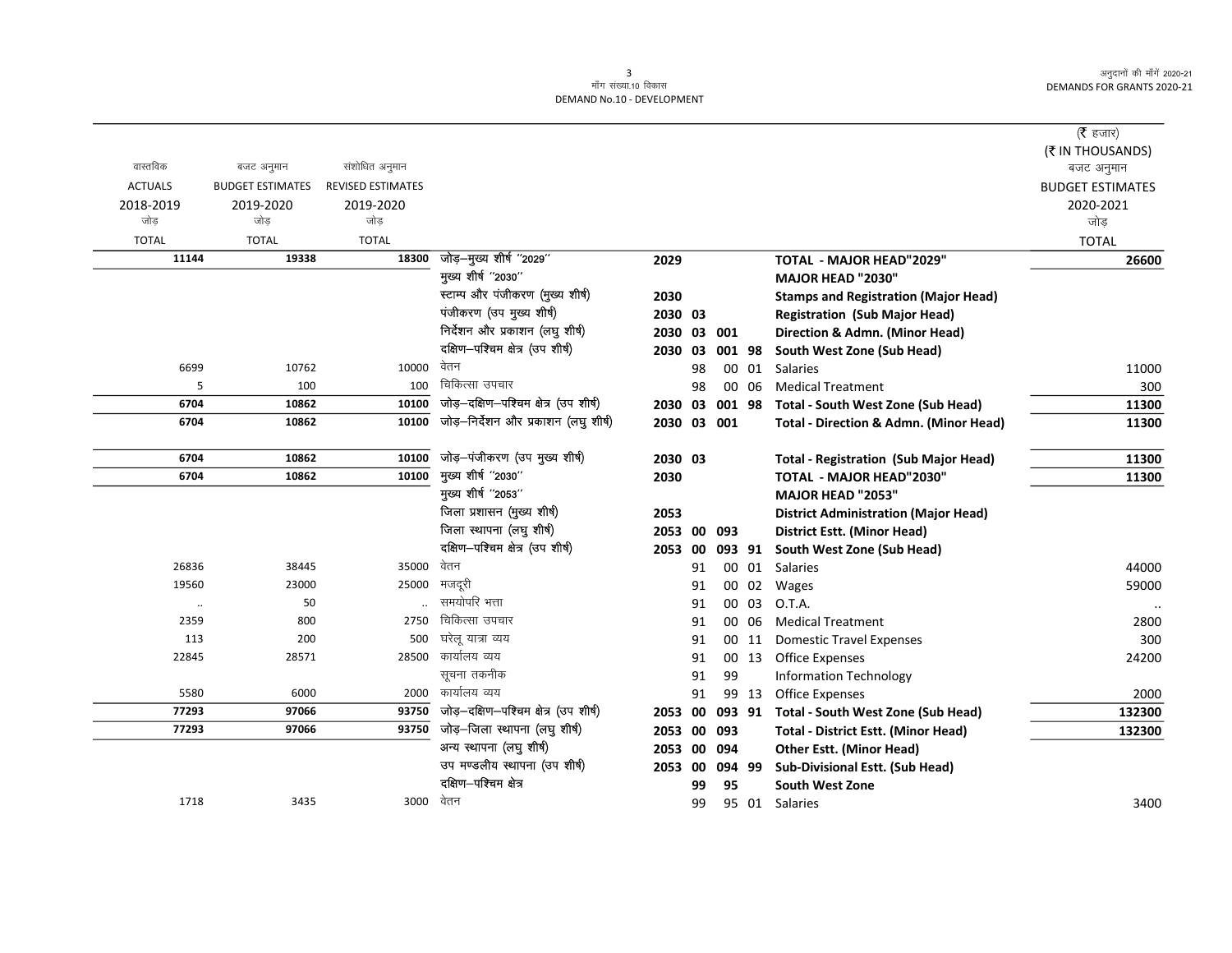|                |                         |                          |                                               |                |    |        |       |                                                                | ( $\bar{\tau}$ हजार)           |
|----------------|-------------------------|--------------------------|-----------------------------------------------|----------------|----|--------|-------|----------------------------------------------------------------|--------------------------------|
| वास्तविक       | बजट अनुमान              | संशोधित अनुमान           |                                               |                |    |        |       |                                                                | (₹ IN THOUSANDS)<br>बजट अनुमान |
| <b>ACTUALS</b> | <b>BUDGET ESTIMATES</b> | <b>REVISED ESTIMATES</b> |                                               |                |    |        |       |                                                                | <b>BUDGET ESTIMATES</b>        |
| 2018-2019      | 2019-2020               | 2019-2020                |                                               |                |    |        |       |                                                                | 2020-2021                      |
| जोड            | जोड                     | जोड                      |                                               |                |    |        |       |                                                                | जोड                            |
| <b>TOTAL</b>   | <b>TOTAL</b>            | <b>TOTAL</b>             |                                               |                |    |        |       |                                                                | <b>TOTAL</b>                   |
| 66             | 100                     | 100                      | चिकित्सा उपचार                                |                | 99 |        | 95 06 | <b>Medical Treatment</b>                                       | 300                            |
| 1784           | 3535                    |                          | 3100 जोड़-उप मण्डलीय स्थापना (उप शीर्ष)       |                |    |        |       | 2053 00 094 99 Total - Sub-Divisional Estt. (Sub Head)         | 3700                           |
|                |                         |                          | भूमि अधिग्रहण स्थापना (उप शीर्ष)              | 2053 00        |    |        |       | 094 90 Land Acquisition Estt. (Sub Head)                       |                                |
|                |                         |                          | दक्षिण-पश्चिम क्षेत्र                         |                | 90 | 98     |       | <b>South West Zone</b>                                         |                                |
| 8105           | 15891                   | 15000                    | वेतन                                          |                | 90 |        | 98 01 | <b>Salaries</b>                                                | 18000                          |
| 96             | 100                     | 100                      | चिकित्सा उपचार                                |                | 90 |        | 98 06 | <b>Medical Treatment</b>                                       | 100                            |
| $\ddotsc$      | 500                     |                          | विज्ञापन एवं प्रचार                           |                | 90 |        | 98 26 | Advertisement & Publicity                                      |                                |
| 5726           | 9000                    | 7500                     | व्यावसायिक सेवाऐं                             |                | 90 |        | 98 28 | <b>Professional Services</b>                                   | 1000                           |
| 13927          | 25491                   | 22600                    | जोड़-भूमि अधिग्रहण स्थापना (उप शीर्ष)         | 2053 00        |    |        |       | 094 90 Total - Land Acquisition Estt. (Sub Head)               | 19100                          |
| 15711          | 29026                   | 25700                    | जोड़-अन्य स्थापना (लघु शीर्ष)                 | 2053 00 094    |    |        |       | Total - Other Estt. (Minor Head)                               | 22800                          |
| 93004          | 126092                  | 119450                   | जोड़-मुख्य शीर्ष "2053"                       | 2053           |    |        |       | <b>TOTAL - MAJOR HEAD"2053"</b>                                | 155100                         |
|                |                         |                          | मुख्य शीर्ष "2235"                            |                |    |        |       | MAJOR HEAD "2235"                                              |                                |
|                |                         |                          | सामाजिक सुरक्षा एव कल्याण (मुख्य शीर्ष)       | 2235           |    |        |       | <b>Social Security &amp; Welfare (Major Head)</b>              |                                |
|                |                         |                          | पुर्नवास (उप मुख्य शीर्ष)                     | 2235 01        |    |        |       | <b>Rehabilitation (Sub Major Head)</b>                         |                                |
|                |                         |                          | अन्य राहत उपाय (लघु शीर्ष)                    | 2235 01 200    |    |        |       | <b>Other Relief Measures (Minor Head)</b>                      |                                |
|                |                         |                          | दक्षिण-पश्चिम क्षेत्र (उप शीर्ष)              | 2235 01        |    | 200 90 |       | South West Zone (Sub Head)                                     |                                |
| 1267           | 1543                    | 1500                     | वेतन                                          |                | 90 |        | 00 01 | <b>Salaries</b>                                                | 1600                           |
| 50             | 50                      | 50                       | चिकित्सा उपचार                                |                | 90 |        | 00 06 | <b>Medical Treatment</b>                                       | 100                            |
| 1317           | 1593                    | 1550                     | जोड़-दक्षिण-पश्चिम क्षेत्र (उप शीर्ष)         | 2235 01 200 90 |    |        |       | Total - South West Zone (Sub Head)                             | 1700                           |
| 1317           | 1593                    | 1550                     | जोड़-अन्य राहत उपाय (लघु शीर्ष)               | 2235 01 200    |    |        |       | <b>Total - Other Relief Measures (Minor Head)</b>              | 1700                           |
| 1317           | 1593                    | 1550                     | जोड़-पुर्नवास (उप मुख्य शीर्ष)                | 2235 01        |    |        |       | <b>Total - Rehabilitation (Sub Major Head)</b>                 | 1700                           |
| 1317           | 1593                    | 1550                     | जोड़-मुख्य शीर्ष "2235"                       | 2235           |    |        |       | <b>TOTAL - MAJOR HEAD"2235"</b>                                | 1700                           |
|                |                         |                          | मुख्य शीर्ष "2245"                            |                |    |        |       | <b>MAJOR HEAD "2245"</b>                                       |                                |
|                |                         |                          | प्राकृतिक आपदाओ के लिये राहत (मुख्य<br>शीर्ष) | 2245           |    |        |       | <b>Relief on Account of Natural Calamities</b><br>(Major Head) |                                |
|                |                         |                          | बाढ़, तूफान इत्यादि (उप मुख्य शीर्ष)          | 2245 02        |    |        |       | Floods, Cyclone etc. (Sub Major Head)                          |                                |